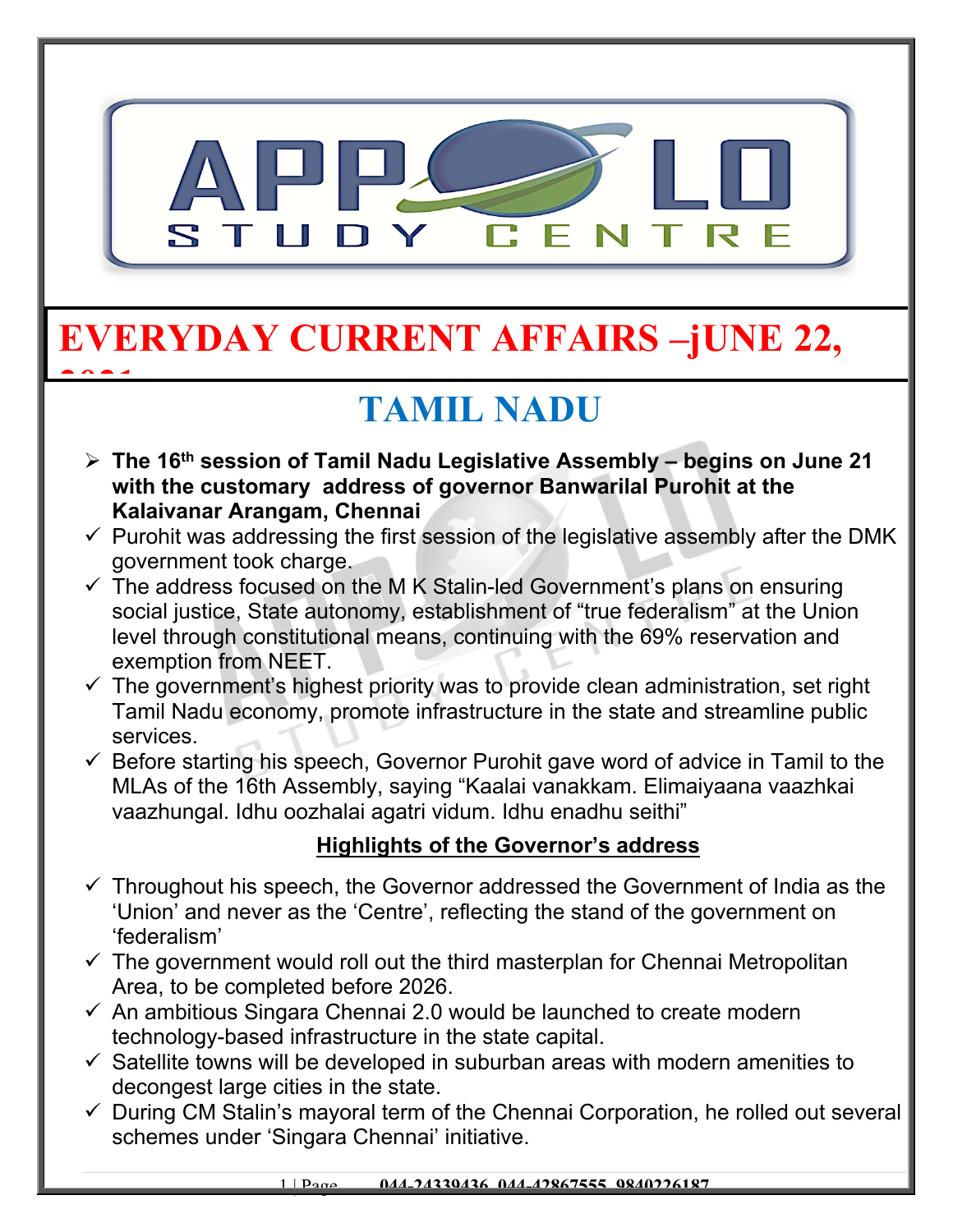$\checkmark$  A state-level advisory committee for all major Hindu temples will be constituted to enhance facilities for devotees, improve the maintenance of temples and advise on related issues



- $\checkmark$  Right to Services Act would be enacted to streamline the delivery of various public services by government agencies
- $\checkmark$  Lokayukta would be revitalised to deal with complaints against public authorities including elected representatives and government officials
- $\checkmark$  A mission mode project would be initiated to ensure continuity of education delivery.
- $\checkmark$  An expert committee of industrialists, banking and financial experts and officials would be set up to formulate schemes for revival of MSMEs
- $\checkmark$  The state would promote industrially-backward northern districts, Chennai-Kanyakumari Industrial Corridor and Chennai-Bengaluru Industrial Corridor
- $\checkmark$  The Tamil Nadu government will introduce a separate annual Budget for agriculture with the objective of increasing agricultural productivity and protecting farmers' welfare
- $\checkmark$  Tamil Nadu government will bring in a new legislation to regulate groundwater use to protect the interests of farmers and common people dependent on ground water.
- $\checkmark$  The government would take steps to achieve the target of 125 metric tonnes of food production in 2021-22
- $\checkmark$  To increase farmers' income, allied activities like animal husbandry, value-added farming, organic farming and cultivation of horticultural crops will be promoted
- $\checkmark$  Uzhavar Sandhais (farmers' markets) established by former Chief Minister M. Karunanidhi would be revitalised, and more such markets would be created.
- $\checkmark$  The Governor urged the Centre to reject the Mekedatu project proposed by Karnataka, as it was in violation of the judgment of the Supreme Court.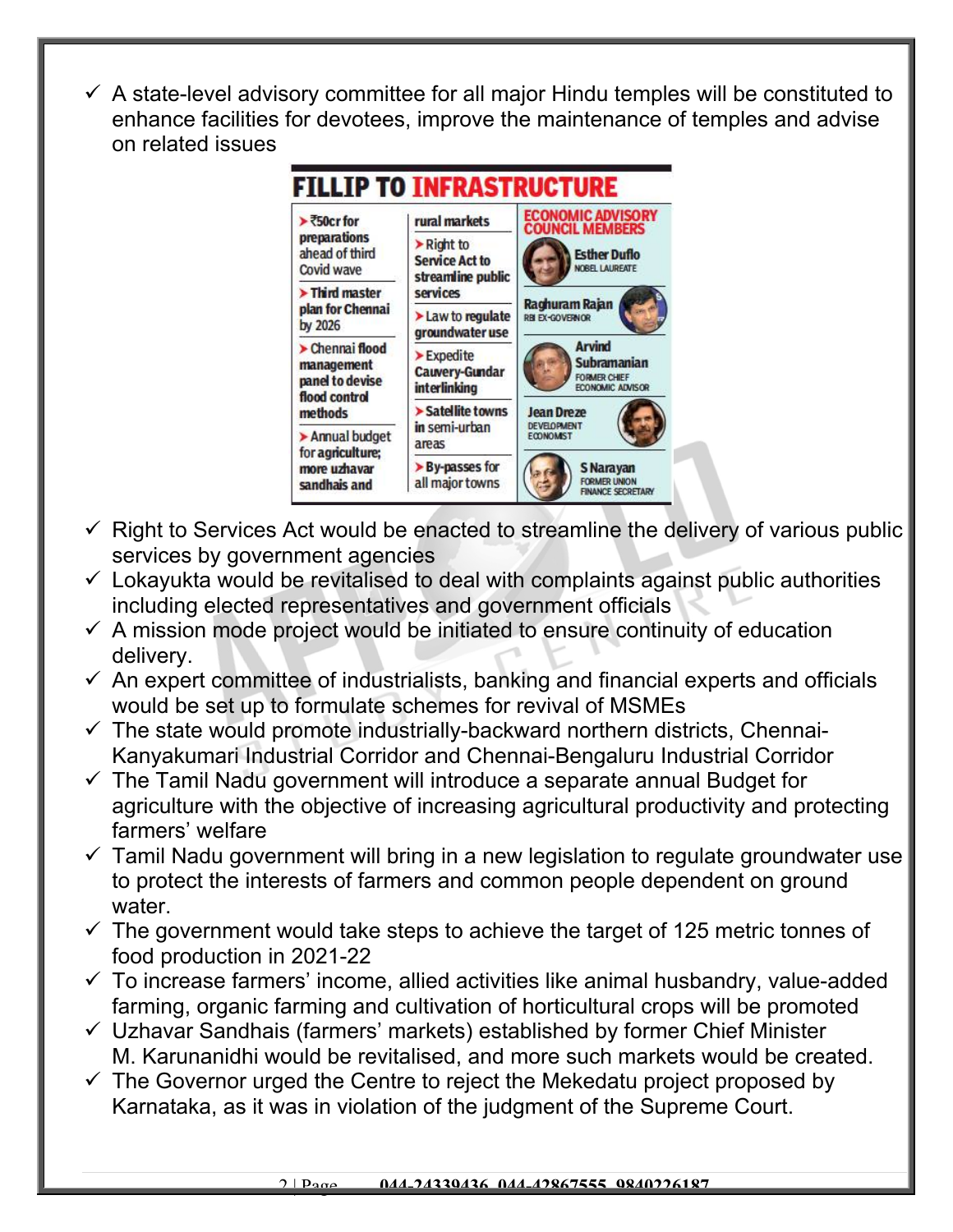- $\checkmark$  Chennai Metro Flood Management Committee will be set up to devise flood control methods and design storm water drains to reduce the detrimental impact of floods.
- $\checkmark$  The State government would conduct a detailed strategic study of the finances and governance structure of Tangedco and Tantransco
- $\checkmark$  The government would ensure uninterrupted power supply to all sectors and has proposed to speed up long-pending power infrastructure projects and give a thrust to renewable energy sector alongwith energy conservation techniques.
- $\checkmark$  A master plan to fully realize the state's tourism would be unveiled this year
- $\checkmark$  The government has promised to hold local body polls once the Covid wave subsides.
- $\checkmark$  As regards NEET, the government would pass a legislation scrapping the medical entrance test once Justice A K Rajan committee's recommendations are in place.
- $\checkmark$  It would also take efforts to get consent from the President of India for the legislation.
- $\checkmark$  Another major promise is priority to native Tamils, who have studied in Tamil medium and government schools, in government jobs.
- $\checkmark$  The State government would carry out feasibility studies for Mass Rapid Transit System (MRTS) for Madurai, Tiruchy, Salem and Tirunelveli
- $\checkmark$  The Governor said necessary steps will be taken to expedite the Maduravoyal to Chennai Port elevated road project, which was initiated by the DMK regime in 2006-11
- $\checkmark$  The government would continue to urge the Union government to declare Tamil as one of the official languages of India and use it a co-official language in all central government offices, including nationalised banks, situated in the State
- $\checkmark$  The assembly will be on session until June 24th
- **On June 21, the Tamil Nadu government announced the setting up a fivemember economic advisory council to advise the CM and listed out the terms of reference.**



 $\checkmark$  The council comprises Nobel laureate Prof Esther Duflo, former RBI governor Raghuram Rajan, former chief economic advisor to the Union government Arvind Subramanian, development economist Prof Jean Dreze of Delhi School of Economics and former Union finance secretary S Narayan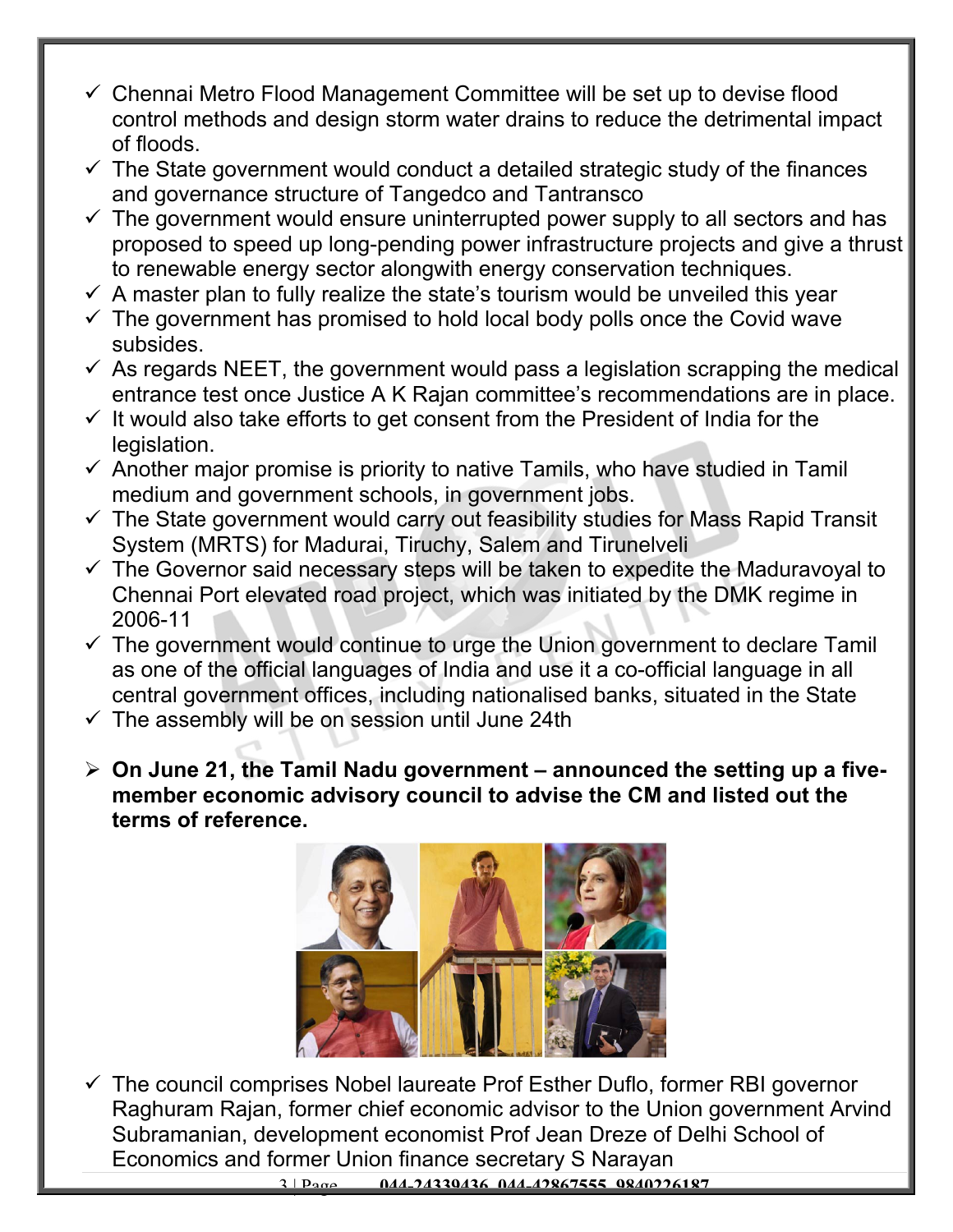- $\checkmark$  The creation of a five-member economic advisory council to the CM was announced by Governor Banwarilal Purohit during his address to the 16th Assembly on June 21
- $\checkmark$  It is expected to help the government prepare a rapid and inclusive growth plan, thereby reversing the slowdown in the state's economy in recent years.
- $\checkmark$  Based on the council's recommendations, the government would take steps to revitalise economy and ensure that the benefits of growth reached all segments of society
- $\checkmark$  To start with, the government would release a white paper on the state's finances in July.
- $\checkmark$  The focus of the state is to diversify the industrial base, both geographically and sector-wise.
- $\checkmark$  The council comprises two macro economists and two development economists
- $\checkmark$  None of the five members will receive any "remuneration" for their service.
- **The Tamil Nadu school education department has issued new guidelines to ensure students' safety during online classes and protection from sexual violence**
- $\checkmark$  The new norms have suggested dress codes for both faculty and students, suitable for online classes.
- $\checkmark$  It also asked the schools to place complaint boxes to receive feedback from students.
- $\checkmark$  These were part of the recommendations proposed by the committee headed by the school education commissioner on June 17
- $\checkmark$  Earlier, the state government had set up a committee to propose suitable guidelines for online classes during the pandemic situation
- $\checkmark$  All schools in Tamil Nadu shall mandatorily constitute a student safeguarding advisory committee (SAC) to continually review, monitor and recommend measures at the institutional level on all aspects of student safety.
- $\checkmark$  The SAC committee should comprise the principal, two teachers, two PTA members, a management representative, a non-teaching staff member and an optional external member.
- $\checkmark$  The principal would be a permanent member and 50% of the members in the committee should be replaced annually and no member should continue beyond two years.
- $\checkmark$  Schools should record all online classes and random audits of the same should be carried out periodically by a member of the SAC
- $\checkmark$  The school-level committee also needs to maintain a register to document all complaints and concerns of sexual misconduct received by the school management or administration through all modes of communication, including oral communication.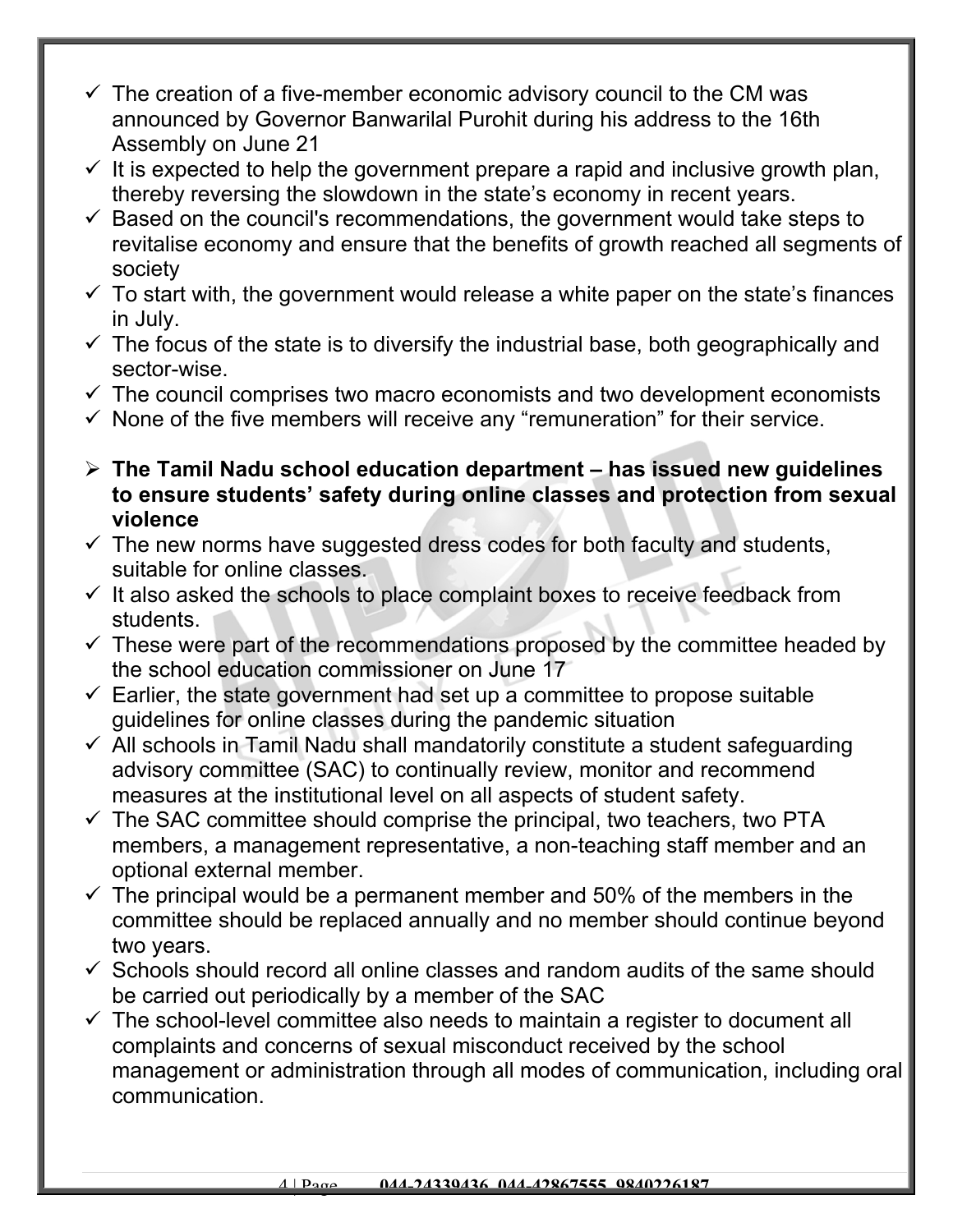

- $\checkmark$  The school education department will set up a state-level central complaint centre (CCC) with a hotline facility and a dedicated email id to receive all school-based complaints of sexual abuse against anyone.
- $\checkmark$  Upon receipt of complaints of sexual abuse, the school-level committee SAC will immediately inform the CCC.
- $\checkmark$  A trained multi-disciplinary team drawn from different fields will quide callers and complainants with clarifications and queries regarding the protocol to be followed.
- $\checkmark$  All interactions will be documented and kept confidential.
- $\checkmark$  The guidelines also suggested a mandatory annual orientation for all members of teaching, non-teaching, management staff on sexual offences defined under the POCSO Act, 2012
- $\checkmark$  The model guide for this orientation will be developed and made available by the school education department.

### **NATIONAL**

- **On June 21, the government released draft e-commerce rules for stakeholder consultations, proposing tighter norms for electronic marketplaces such as Amazon and Flipkart**
- $\checkmark$  They were aimed at providing more transparency in their operations and imposing curbs on sharing of data.
- $\checkmark$  The Ministry of consumer affairs has announced the new measures, which includes checking sale by companies in which e-commerce players own a stake
- $\checkmark$  The "flash sales" and "back to back sales" are prohibited, as they benefit only preferred sellers, limit customer choice, affect smaller businesses, increase prices and prevent level playing field
- $\checkmark$  The online marketplaces will be held responsible for the actions of a seller registered on the platform
- $\checkmark$  The new rules follow local trader bodies demanding action against alleged malpractice by e-commerce giants.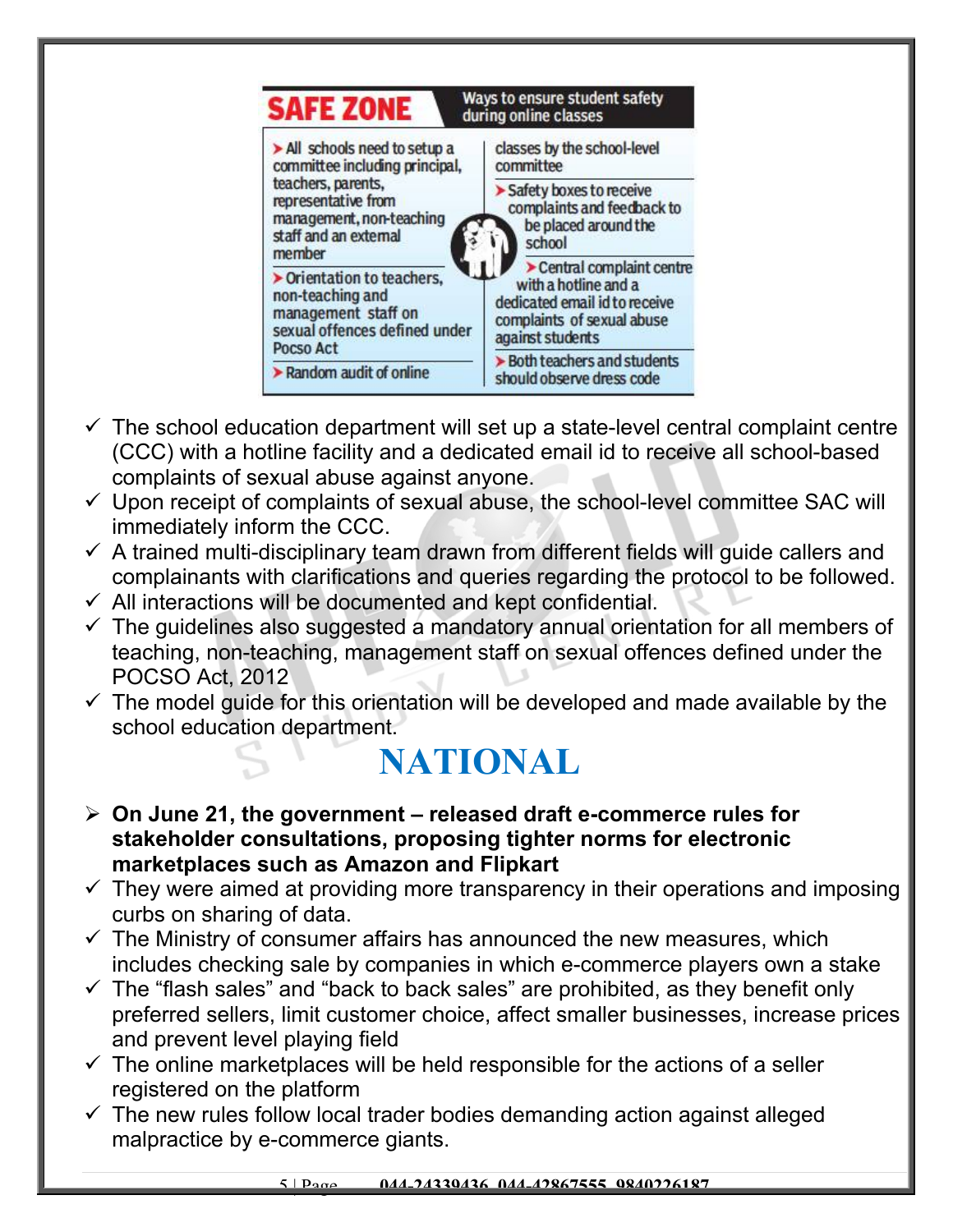- $\checkmark$  The government is to implement the revised Consumer Protection (E-Commerce Rules), 2020
- $\checkmark$  Accordingly, all e-commerce companies operating in India will need to be registered with the government
- $\checkmark$  They will have to appoint a chief compliance officer and a nodal contact person for 24x7 coordination with law enforcement agencies
- $\checkmark$  They will also need to have a resident grievance officer to address consumer complaints.
- $\checkmark$  These measures are basically to monitor foreign e-commerce companies such as Chinese players Club Factory and Alibaba which were found selling goods directly to Indian consumers by evading taxes and duties

#### PROPOSED RULE!  $\blacktriangleright$  Registration of entities with DPIIT mandatory  $\triangleright$  Ban on misleading users by manipulating search results  $\blacktriangleright$  Chief compliance of ficer. nodal contact person & grievance officer mandatory  $\blacktriangleright$  Info to be provided within 72 hours of receipt of order from govt agency > Ban on fraudulent flash sales and mis-selling

- $\checkmark$  The revised proposals seek to mandate the sharing of information by e-commerce entities with governmental authorities within 72 hours
- $\checkmark$  They also require e-commerce marketplaces to ensure that none of its related parties and associated enterprises are enlisted as sellers for sale to consumers directly.
- $\checkmark$  Further, no in-house logistics provider will offer differentiated treatment to sellers of the same category.
- $\checkmark$  The draft notification is now released 11 months after rules for e-commerce were first notified.
- **The annual Amarnath Yatra has been cancelled for the second consecutive year because of the pandemic**
- $\checkmark$  However, online darshan of the traditional rituals is permitted for the devotees associated with the 56-day pilgrimage.
- $\checkmark$  This was announced by the office of J&K lieutenant governor Manoj Sinha on June 21
- $\checkmark$  The Union Territory administration had initially made preparations for the movement of a limited number of pilgrims through one of the two routes to the Himalayan cave shrine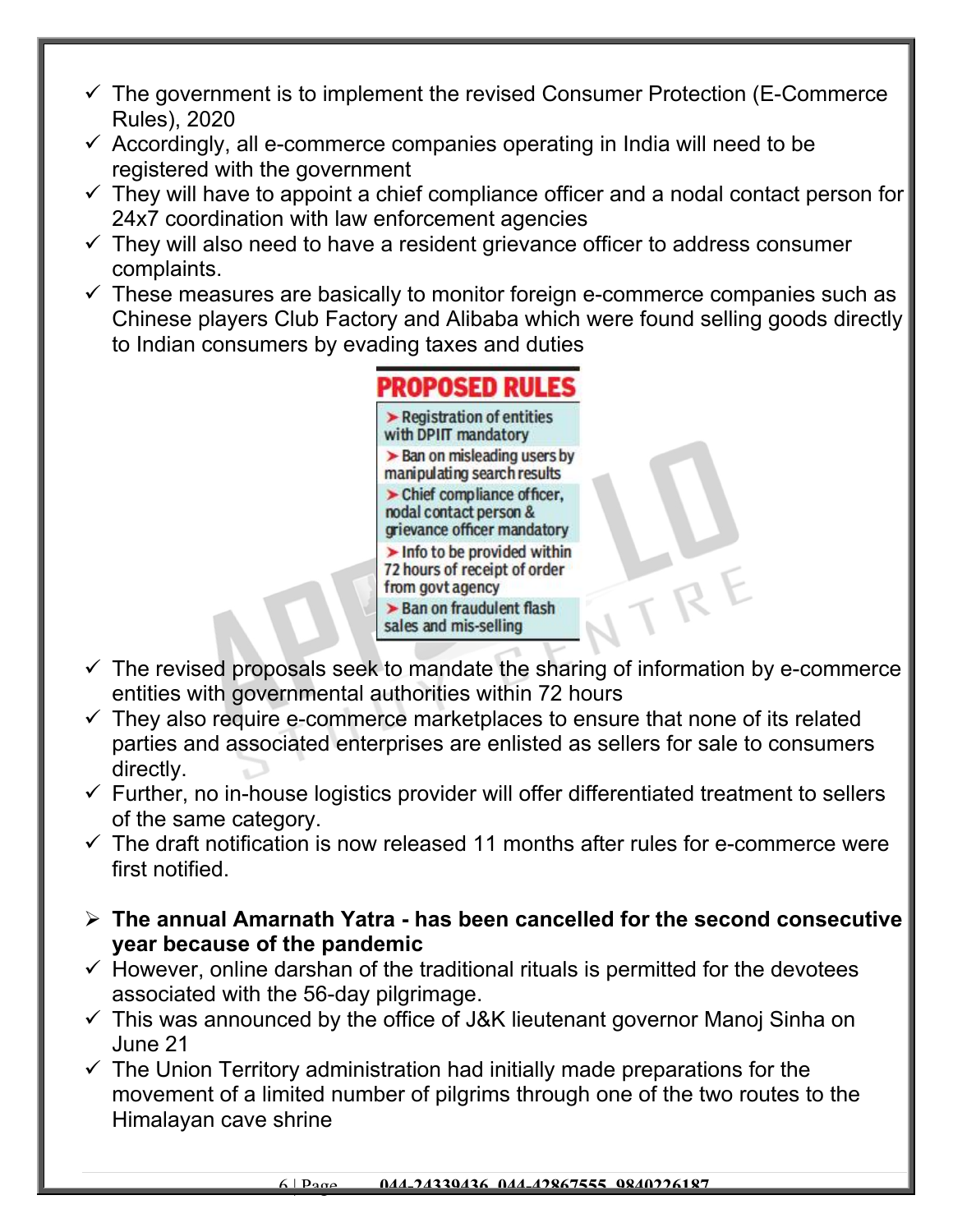- $\checkmark$  The shrine is dedicated to Lord Shiva and located at an altitude of 12,756 ft, around 140km from Srinagar.
- $\checkmark$  Earlier, the Amarnath Shrine Board had opened online registrations on April 1, but dropped the process on April 22 after the outbreak of the second wave of Covid-19.
- **On June 21, Telecommunication major Bharti Airtel and IT services firm Tata Consultancy Services (TCS) - announced a strategic partnership for implementing 5G broadband network solutions in India**
- $\checkmark$  Tata Group has developed a 'state of the art' O-RAN based Radio & NSA/SA Core and has integrated a totally indigenous telecom stack for the 5G technology
- $\checkmark$  This will be available for commercial development starting January 2022 as a pilot project
- $\checkmark$  Airtel and TCS are the Board members of the O-RAN Alliance and are committed to explore and implement O-RAN based networks in India.
- $\checkmark$  O-RAN Alliance is a global community of mobile network operators, vendors, and research and academic institutions operating in the Radio Access Network (RAN) industry.



- $\checkmark$  Earlier this year, Airtel became the first telecom company in India to demonstrate 5G over its LIVE network in city of Hyderabad.
- $\checkmark$  The Company has started 5G trials in major cities using spectrum allocated by the Department of Telecom.
- $\checkmark$  The 5G trials will be conducted at various locations, including Delhi, Mumbai, Kolkata, Bengaluru, Gujarat, Hyderabad, among others
- $\checkmark$  Open RAN or open radio access network architecture is industry terminology for interoperability and standardisation of radio access network elements including products and software from various vendors.

# **CONFERENCES & SUMMITS**

 **India's National Health Authority (NHA) – is planning to hold a 'Co-Win Global Conclave' tentatively scheduled for June 30.**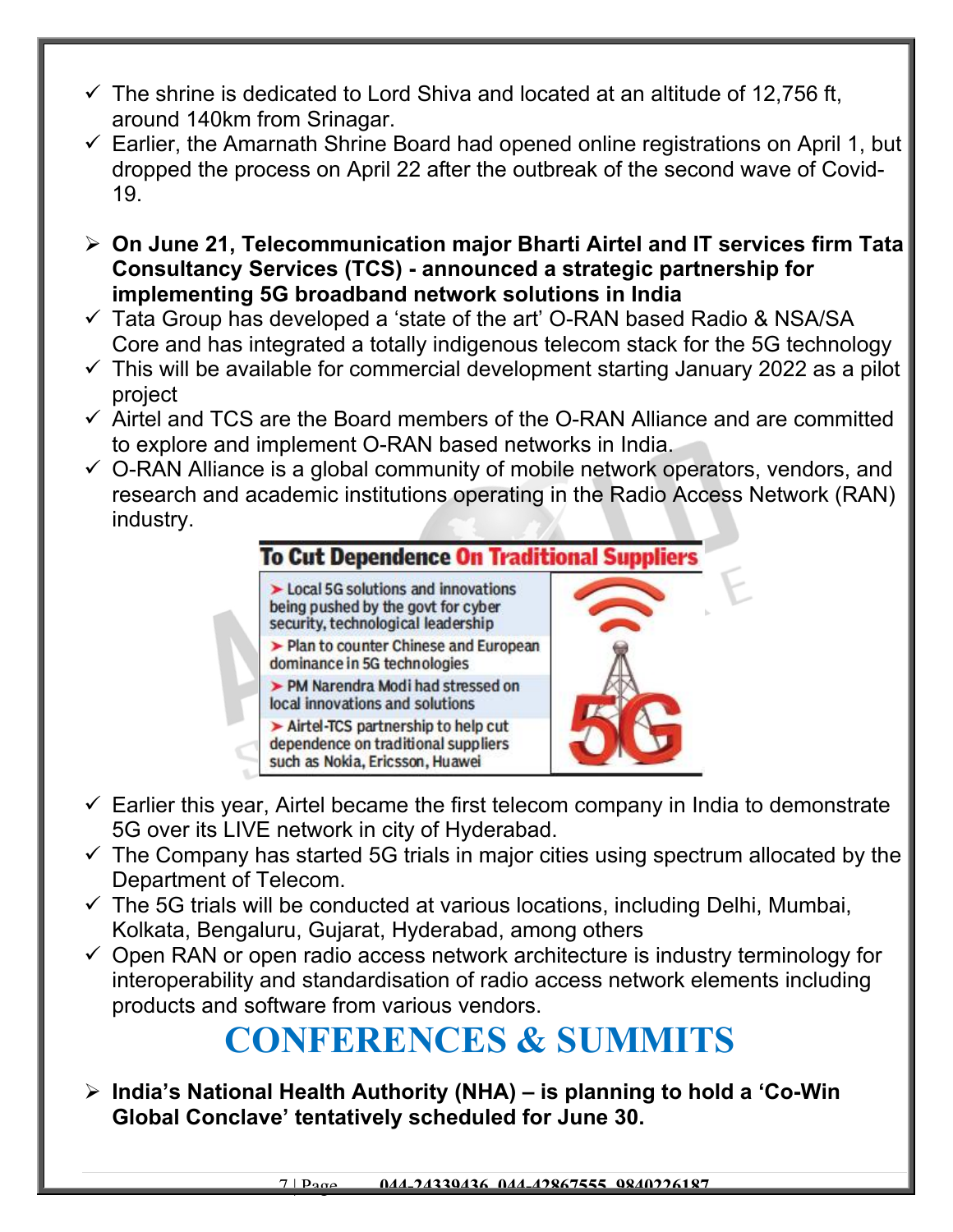- $\checkmark$  The event is to be held virtually, with India willing to share its experience and technology, as per PM Modi's offer at the recent G7 summit
- $\checkmark$  The conclave is a joint initiative by the ministries of health, external affairs and the NHA
- $\checkmark$  The health and technology experts representing countries such as Vietnam, Peru, Mexico, Iraq, the Dominican Republic, Panama, Ukraine, Nigeria, the United Arab Emirates and Uganda, among others will participate in the event
- $\checkmark$  The idea is to showcase the Co-Win portal for countries interested in adopting it, as well as sharing the technology.
- $\checkmark$  According to government, over 20 countries have already shown interest in this technology to help run their own vaccination drives.

### **ECONOMY**

- **India is ranked as the fifth largest foreign direct investment (FDI) recipient in 2020, mainly due to a surge of 83% in mergers and acquisitions (M&A) in the technology space**
- $\checkmark$  This was revealed in the latest World Investment Report released by Unctad
- $\checkmark$  India, China and Hong Kong were among the countries which saw a rise in 2020.



- $\checkmark$  However, the report noted that there was a 19% fall in funds flowing into greenfield projects coming up in the country
- $\checkmark$  India's FDI rose 25% to \$64 billion in a year when global investment flows shrank 35% to \$1 trillion
- $\checkmark$  India was ranked as the eighth largest FDI destination in 2019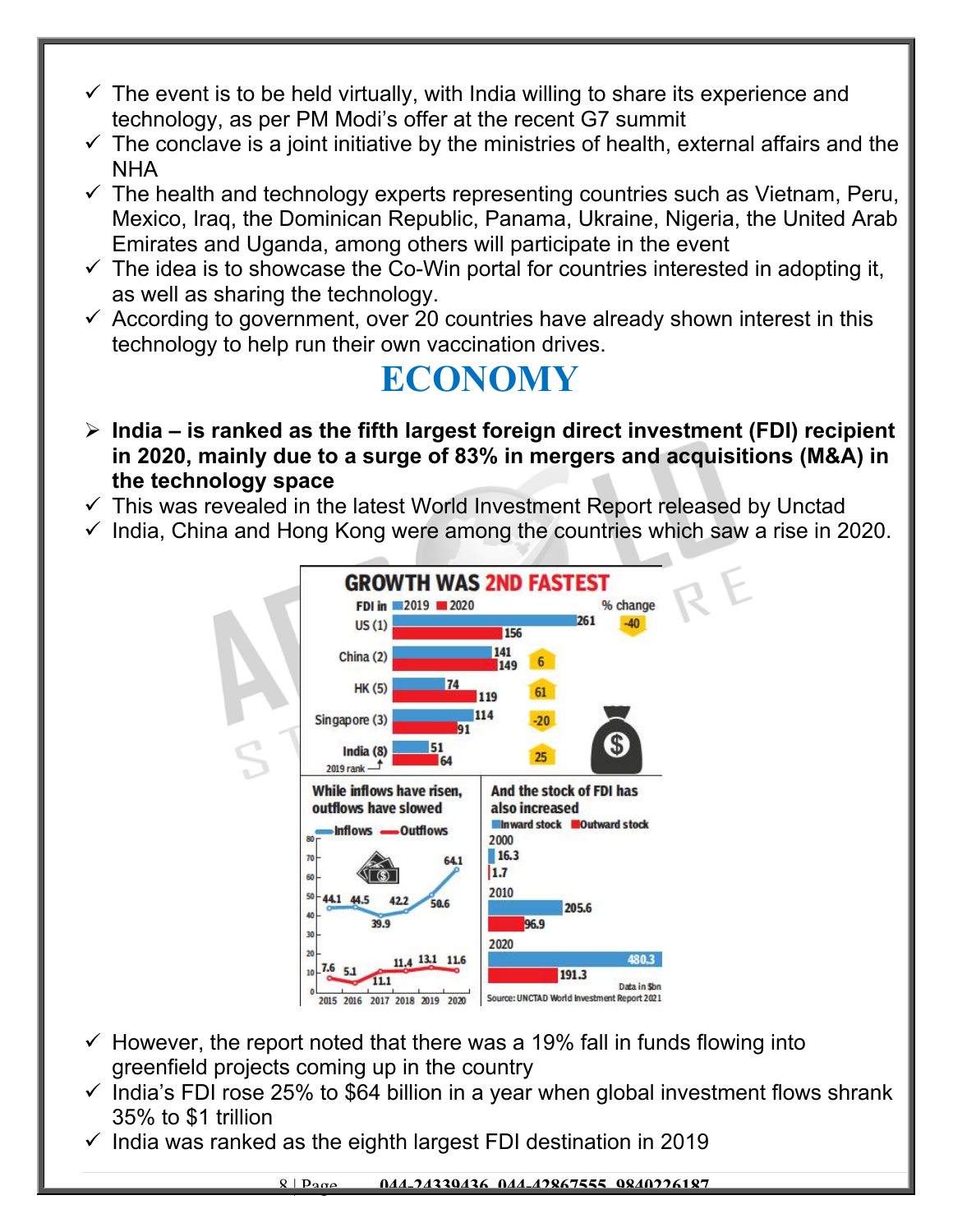### **SPORTS**

 **Shot-putter Tajinderpal Singh Toor - qualified for the Tokyo Olympics with a new national record at the Indian Grand Prix 4, held in the National Institute of Sports in Patiala on June 21**



- $\checkmark$  On the same day, the national women's 4x100m relay team and sprinter Dutee Chand also broke the previous records set in the respective races.
- $\checkmark$  Toor crossed the Olympic qualification mark with a throw of 21.49m and broke his own national record of 20.92m set in 2019
- $\checkmark$  The Olympic qualifying mark in shot put is 21.10m.
- $\checkmark$  The women's relay team, however, failed to place itself inside the Olympic qualifying bracket.
- $\checkmark$  The quartet of Assam's Hima Das, Odisha's Dutee Chand, S Dhanalakshmi and Archana Suseendran (both from Tamil Nadu) clocked 43.37 seconds to win the race
- $\checkmark$  The Indian team bettered the previous record of 43.42 seconds set in 2016 in Almaty by the quartet of Merlin K Joseph, H M Jyothi, Srabani Nanda and Dutee.
- $\checkmark$  But the quartet failed to clock below 43.05 seconds needed to be among the top 16 teams to make it to the Tokyo games.
- $\checkmark$  Sixteen team will run in the women's 4x100m relay race in Tokyo Games.
- $\checkmark$  The Indian team's 43.37 seconds performance will take it to the 20<sup>th</sup> spot in terms of Olympics timings.
- $\checkmark$  Olympic-bound Kamalpreet Kaur bettered her earlier national record mark in women's discus throw by reaching 66.59m.
- $\checkmark$  But her performance will not be counted as the new national record as she was the lone competitor in the event.
- $\checkmark$  Sprinter Dutee Chand also bettered her own national record of 11.21 seconds in the women's 100m event after clocking 11.17seconds.
- $\checkmark$  However, the Olympic Qualification time in this event is 11.15 seconds.
- **New Zealand Weightlifter Laurel Hubbard will become the first transgender athlete to compete at the Olympics in the women's event at the Tokyo Games**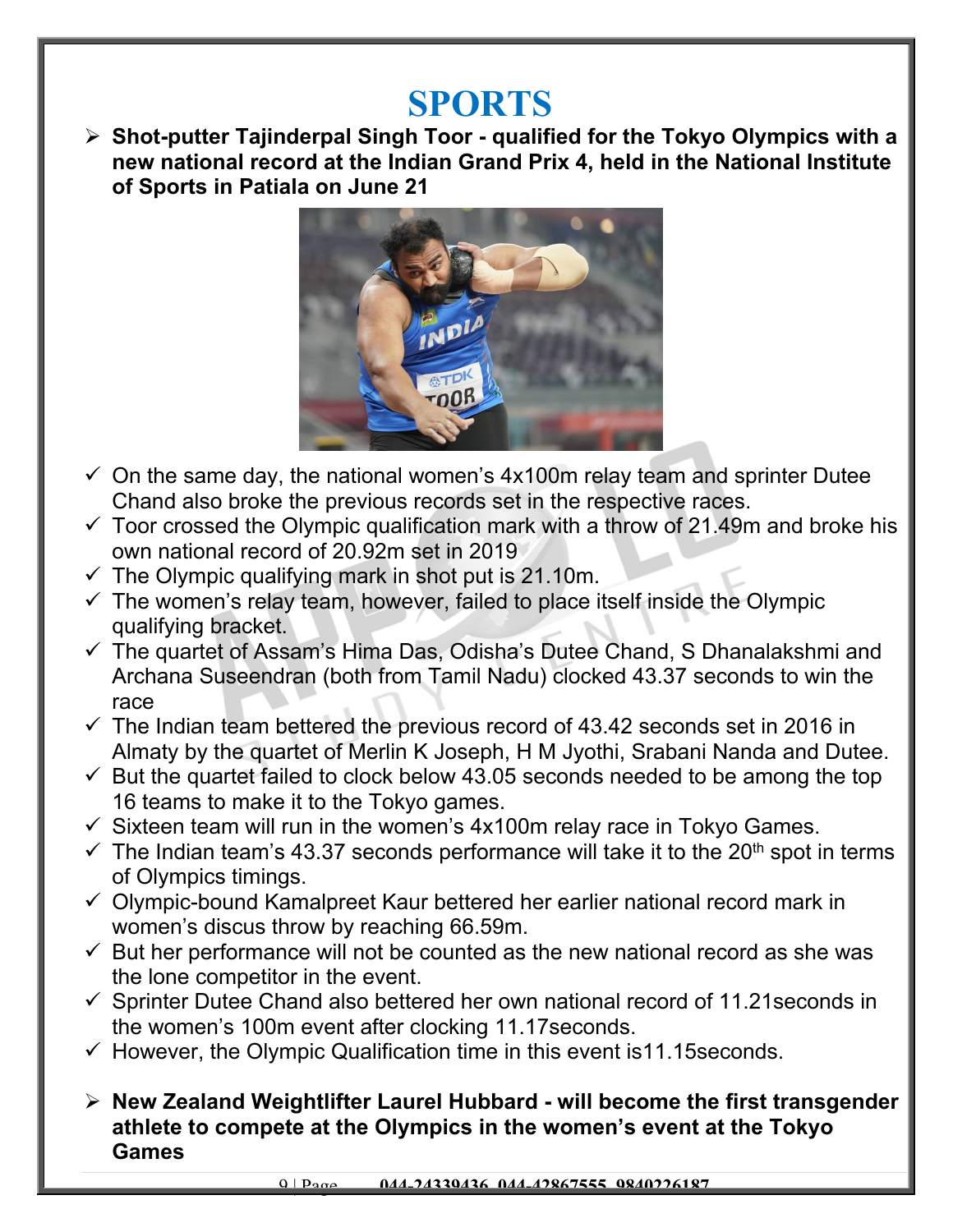

- $\checkmark$  Hubbard will compete in the superheavyweight 87-kg category, with her selection made possible by updated qualifying requirements.
- $\checkmark$  The 43-year-old, who will be the oldest lifter at the Games, had competed in men's weightlifting competitions before transitioning in 2013.
- $\checkmark$  Hubbard has been eligible to compete at the Olympics since 2015
- $\checkmark$  In 2015, the International Olympic Committee (IOC) issued quidelines allowing any transgender athlete to compete as a woman provided their testosterone levels are below 10 nanomoles per litre for at least 12 months before their first competition.
- $\checkmark$  Earlier, Hubbard won a silver medal at 2017 World Championships and gold in 2019 Pacific Games in Samoa after transitioning to female
- **On June 21, Tunisia's Ons Jabeur made history by becoming the first Arab woman to win a WTA title**



- $\checkmark$  Jabeur had defeated Russian Daria Kasatkina in the final of the grasscourt tennis event in Birmingham.
- $\checkmark$  Jabeur, a trailblazer for North African women's tennis, won in straight sets to finally claim a title after losing two previous finals.
- $\checkmark$  Jabeur had lost to Kasatkina in the final in Moscow in 2018 but prevailed over the Russian this time.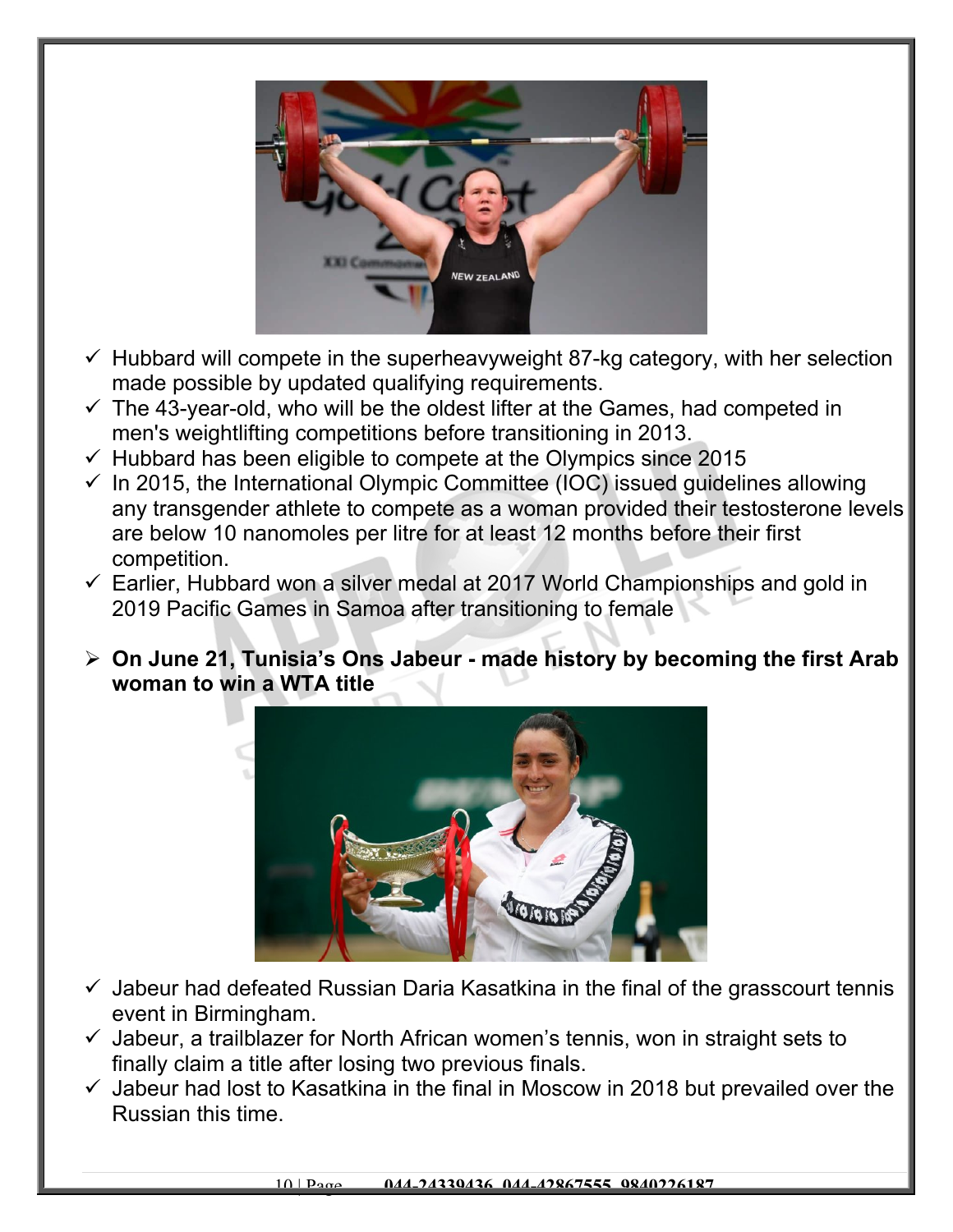## **MEMBERS OF THE NEW ECONOMIC ADVISORY COUNCIL TO TAMILNADU CM - REPORT**



#### **ARVIND SUBRAMANIAN FORMER CHIEF ECONOMIC ADVISER TO CENTRE**

rvind Subramanian is an Indian economist and **A** rvind Subramanian is an Indian economist and<br>known as an expert of the Indian and Chinese<br>expressions and the clobal economic power chifts economies, and the global economic power shifts. Arvind succeeded Raghuram Rajan as the chief economic adviser to the Union government from 2014 to 2018. He was a former economist with the **International Monetary Fund (IMF)** 

#### **ESTHER DUFLO | NOBEL LAUREATE**

French-American economist and a professor for Poverty Alleviation and Development Studies at the Massachusetts Institute of Technology, Esther Duflo, her Indian-American husband Abhilit Baneriee and Michael Kremer won the Nobel Prize for Economics in 2019 for their approach to alleviate global poverty. Duflo already has a Tamil Nadu connect. As the director of The Abdul Latif Jameel Poverty Action Lab (J-PAL), Duflo has been working

with Tamil Nadu government after J-PAL entered into an MoU in 2014 to undertake projects to reduce poverty through policies based on scientific evidence

#### **PROF JEAN DREZE |** WAS ON NAT'L ADVISORY COMMITTEE

The Belgian-born Indian welfare and<br>development economist Jean Dreze, influenced by economist Amartya Sen, has been living in India since 1979 and became an Indian citizen in 2002. The combination of field work and qualitative analysis on life and poverty makes his works distinctive. Associated with the Delhi



**Raghuram Rajan is an Indian economist and the Katherine**<br>Rousak Miller Distinguished Service Professor of Finance at the University of Chicago. A former

chief economist and director of research at the International Monetary Fund (IMF), he went on to become the 23rd governor of Reserve Bank of India in 2013. Prior to that, he functioned as the chief economic adviser for the Union ministry of finance in 2012



School of Economics and University of Ranchi as honorary and visiting professor, Dreze has co-authored a number of publications with Sen. A few years ago, a photo of him having food on the road along with the poor on the roads of Delhi went viral on social media. Not many around then knew that he was on the National Advisory Committee during the UPA regime and was drafted by then Prime Minister Dr Manmohan Singh for the ambitious MNREGA scheme

**S NARAYAN FORMER FINANCE SECRETARY AND FORMER ECONOMIC ADVISER** 

1965 batch A LAS officer (retired), Narayan was a former

finance secretary with the Union government and the economic adviser to former Prime Minister A B Vaipayee. He had worked with the Tamil Nadu government for two decades earlier. He has written a book - The Dravidian Years: Politics

and Welfare in Tamil Nadu'.